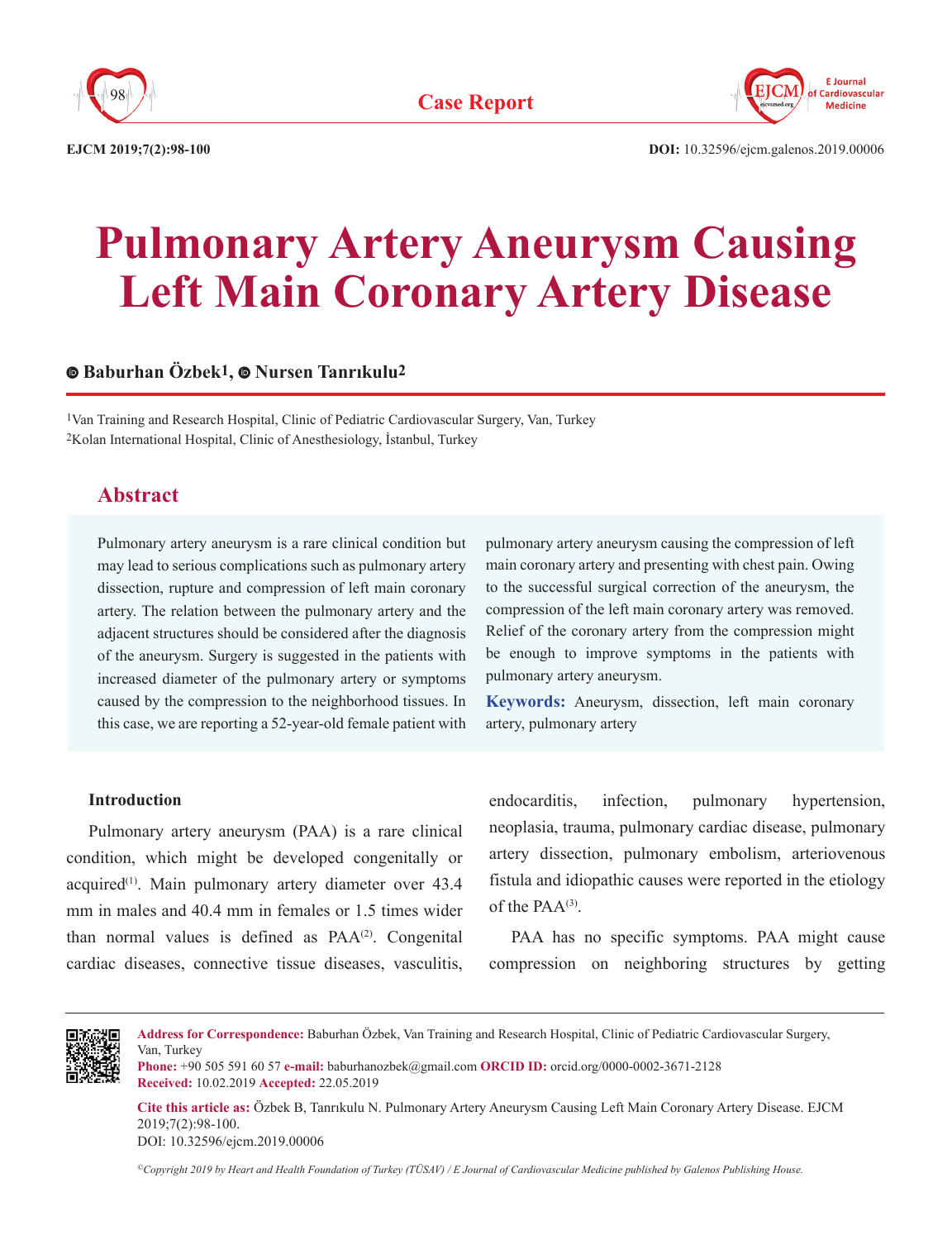

wider and patients might be symptomatic due to the compression<sup>(4)</sup>. Cough, dyspnea, hoarseness, pulmonary artery fistulization to trachea, hemoptysis and chest pain might develop according to the compressed tissue. In this case we are presenting successful surgical treatment of PAA that referred with chest pain and dyspnea.

#### **Case Report**

A 52-year-old patient referred to our clinic with the complaints of chest pain and dyspnea. The functional capacity of the patient was New York Heart Association (NYHA) class 3 and vital findings were normal. In the chest radiography, cardiothoracic ratio had minimally increased (0.55) and pulmonary artery shadow was pronounced. Pulmonary artery was enlarged with the diameter of 54 mm. in the transthoracic echocardiography (TTE). Also, there were 12 mm. secundum type atrial septal defect, mild tricuspid and pulmonary valve regurgitation. Left main coronary artery (LMCA) disease caused by the compression of the PAA was diagnosed in the coronary angiography (Figure 1). Mean pulmonary artery pressure was 32 mmHg. Computed tomography revealed main PAA with the diameter of 56 mm. That extending to the



**Figure 1A.** Left main coronary artery stenosis due to compression of the pulmonary artery aneurysm

right and left pulmonary arterial branches and compressed on LMCA.

After the median sternotomy and pericardiotomy expansion in pulmonary artery and its branches was noted. Standard cardiopulmonary bypass (CPB) was maintained with aortic and bicaval venous cannulation. Aneurysmatic pulmonary artery was exposed. Pulmonary arteriotomy was done. Pulmonary valve had a normal anatomic structure, then aneurysmatic pulmonary artery was extracted. Graft interposition of 32 mm Dacron graft for the main pulmonary artery and 28 mm Dacron graft for pulmonary arterial branches was done with 4-0 prolene stitches. Atrial septal defect was repaired with pericardial patch. Operation was ended after termination of the CPB. Aortic cross clamp time was 111 minutes and total perfusion time was 136 minutes. The patient was extubated on postoperative seventh hour. There was mild tricuspid valve regurgitation and low pulmonary arterial hypertension in the postoperative second day control TTE. Control angiography was performed at postoperative 5<sup>th</sup> day and it was observed that the stenosis caused by the external compression on LMCA had completely disappeared (Figure 2). The patient was discharged from the hospital on postoperative seventh day. Postoperative functional capacity of the patient was observed as NYHA class 1 in follow-up period.



**Figure 1B.** View of the left main coronary artery after removal of the compression